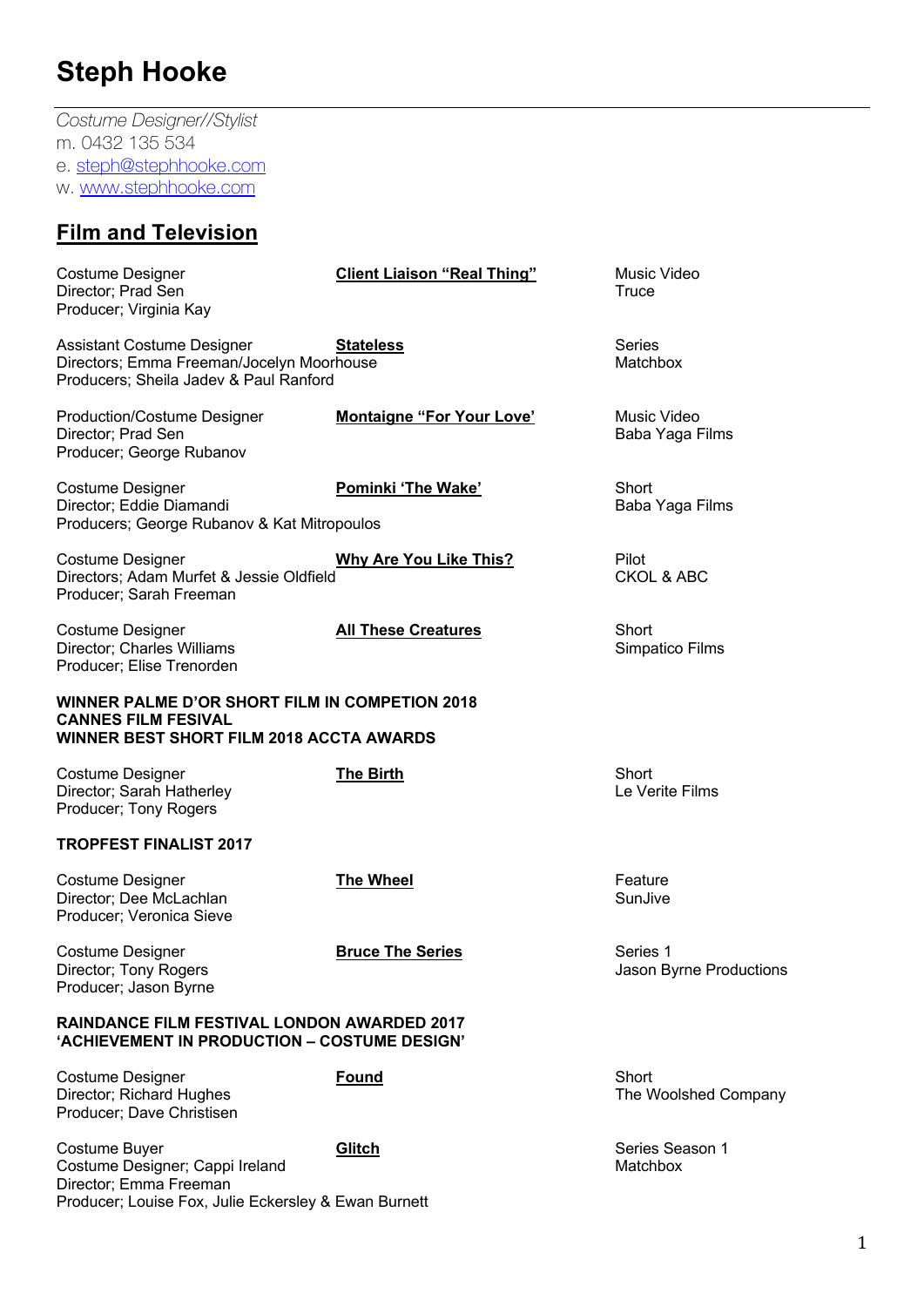| Costume Designer//Stylist<br>m. 0432 135 534<br>e. steph@stephhooke.com<br>w. www.stephhooke.com                                        |                                 |                                             |
|-----------------------------------------------------------------------------------------------------------------------------------------|---------------------------------|---------------------------------------------|
| Costume Buyer<br>Costume Designer; Alice Babidge<br>Director; Neil Armfield<br>Producer; Kylie Du Frense                                | <b>Holding the Man</b>          | Feature<br>Goalpost                         |
| Costume Buyer<br>Costume Designer; Lizzie Gardiner<br>Director; Sean MacNamara                                                          | The Moon and The Sun            | Feature<br>Sun and Moon Productions         |
| Costume Buyer<br>Costume Designer; Wendy Cork<br>Directors; Jeffery Walker & Daniel Percival<br>Producer; Emile Sherman & Sita Williams | <b>Banished</b>                 | <b>Series</b><br>SeeSaw                     |
| Costume Buyer<br>Costume Designer; Cappi Ireland<br>Director; Tony Ayres<br>Producer; Michael McMahon & Trevor Blainey                  | <b>Cut Snake</b>                | Feature<br>Matchbox                         |
| Costume Buyer<br>Costume Designer; Wendy Cork<br>Director; Daina Reid<br>Producer; Kerrie Mainwaring & Andrew Prouse                    | <b>INXS Never Tear Us Apart</b> | <b>Mini Series</b><br>Shine                 |
| <b>Costume Assistant</b><br>Costume Designer; Rachel Nott<br>Director; Martin McKenna<br>Producer; Deborah Barlow, Alison Telford       | <b>Is This the Real World</b>   | Feature<br><b>L.A.D Productions</b>         |
| Costume Buyer<br>Costume Designer; Shauna Lovisetto<br>Directors; Sian Davis, Jet Wilkinson, Abe Forsyth<br>Producer; Andrew Walker     | <b>Mr and Mrs Murder</b>        | <b>Series</b><br><b>Freemantle Media</b>    |
| Costume Buyer<br>Costume Designer; Kitty Stucky<br>Director; Paul Whittington<br>Producers; Tony Wright & Kwadjo Dajan                  | <b>Mrs Biggs</b>                | <b>Mini Series</b><br><b>February Films</b> |
| Costume Buyer<br>Costume Designer; Shauna Lovisetto<br>Director; Emma Freeman<br>Producers; John Edwards & Imogen Banks                 | <b>Tangle</b>                   | Series 2<br>Southern Star                   |
| <b>Additional Costume</b><br>Costume Designer; Anna Borghesi<br>Director; Gregor Jordan<br>Producer; Lynda House & Nelson Woss          | <b>Ned Kelly</b>                | Feature<br><b>Our Sunshine</b>              |
| <b>Additional Costume</b><br>Costume Designer; Angus Strathie<br>Director; Michael Rymer<br>Producer; Jorge Saralegui                   | <b>Queen of The Damned</b>      | Feature<br><b>Damned Queen Productions</b>  |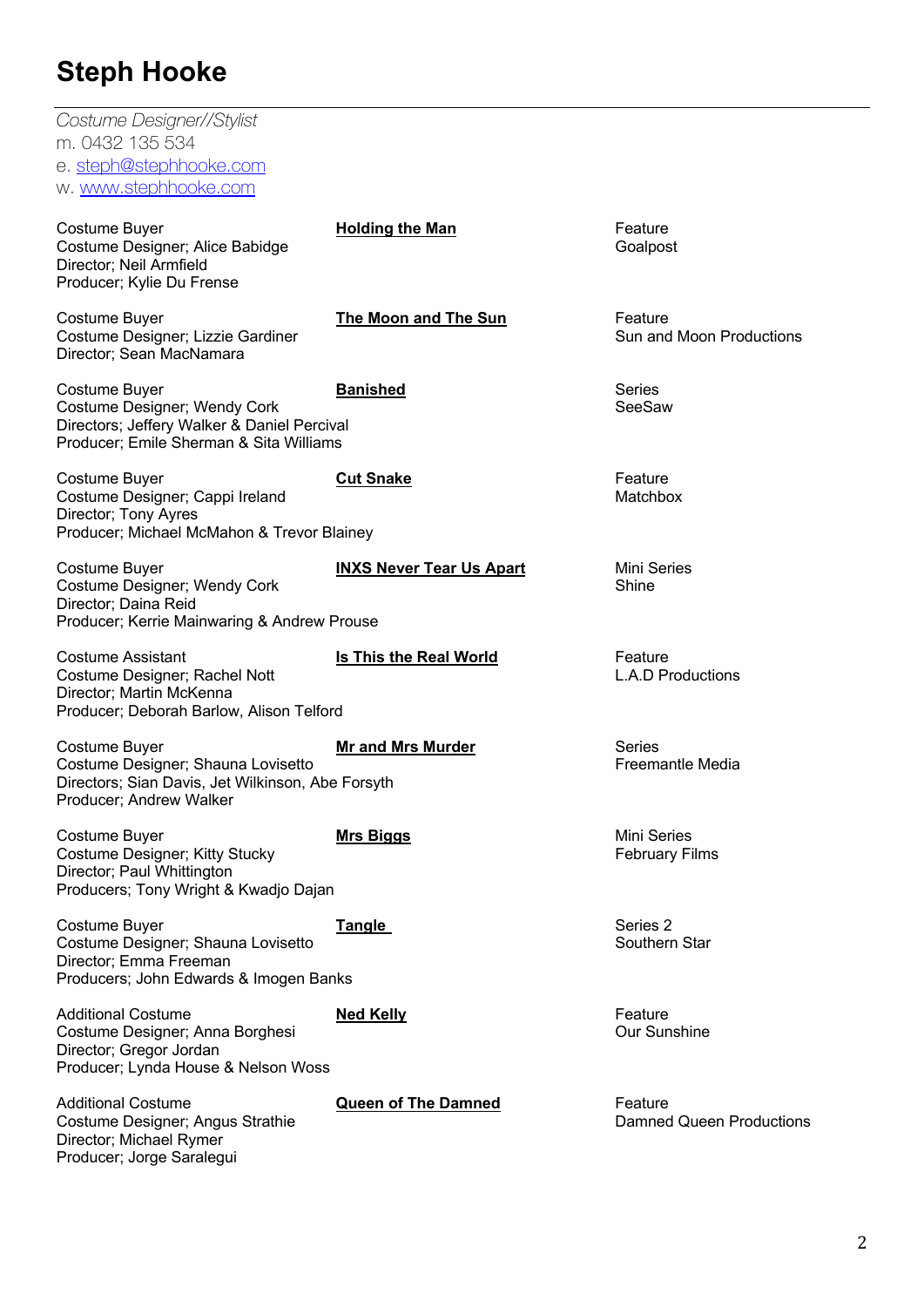*Costume Designer//Stylist* m. 0432 135 534 e. steph@stephhooke.com w. www.stephhooke.com

#### **Commercials 2019 - 2006**

| <b>Client</b>                                           | <b>Production House</b> | <b>Director</b>                              | <b>Producer</b>     |
|---------------------------------------------------------|-------------------------|----------------------------------------------|---------------------|
| Ebay                                                    | <b>Guilty (2019)</b>    | <b>Tony Rogers</b>                           | Jason Byrne         |
| <b>Bonds</b>                                            | <b>Guilty (2019)</b>    | <b>Tony Rogers</b>                           | Karen Sproul        |
| <b>IDS</b>                                              | Positive Ape (2019)     | <b>Lizzy Baily</b>                           | Jason Byrne         |
| Golden Circle 'Bubbly Orchard' Guilty (2019)            |                         | <b>Tony Rogers</b>                           | Jason Byrne         |
| Kiis FM/Gold FM                                         | Brilliant Films (2019)  | Jesse James McElroy                          | Stephanie Ceccaldi  |
| Uncle Toby's                                            | <b>Guilty (2019)</b>    | <b>Tony Rogers</b>                           | Jason Byrne         |
| Latitude/Gem                                            | <b>Guilty (2018)</b>    | <b>Lizzy Bailey</b>                          | Rohan Timlock       |
| <b>Avalon Airshow</b>                                   | About Bob (2018)        | Matt Wilson                                  | Raphael Ruz         |
| <b>BBL Super Coach</b>                                  | The Pound (2018)        | Dog Boy                                      | Darcy Maine         |
| Care Super                                              | NB Content (2018)       | Oliver Waghorn/ Adam Ciancio Georgette Bohem |                     |
| Crown Casino<br><b>Stylist Assistant to Marc Wasiak</b> | Flint (2018)            | Andreas Smetana                              | <b>Tim Berriman</b> |
| Coopers                                                 | <b>Guilty (2018)</b>    | <b>Tony Rogers</b>                           | Jason Byrne         |
| TAC 'Gates of Heaven'                                   | Positive Ape (2018)     | <b>Richard Hughes</b>                        | Jason Byrne         |
| Sportsbet                                               | Direct (2018)           | <b>Barney Howells</b>                        | Dan Atkins          |
| Goat Soap                                               | The Pound (2018)        | Dog Boy                                      | Darcy Maine         |
| Tiger Air                                               | The Producers (2018)    | <b>Tov Belling</b>                           | Victoria Conners    |
| Woolmark<br>Stand by to Joloyon Mason                   | Collider (2018)         | <b>Ben Briand</b>                            | <b>Matt Dooley</b>  |
| <b>AFL Sunday Funday</b>                                | Flare (2018)            | <b>Sian Davies</b>                           | Selin Yaman         |
| Sportsbet                                               | Direct (2018)           | <b>Barney Howells</b>                        | Dan Atkins          |
| <b>Black Swan</b>                                       | <b>Guilty (2018)</b>    | Ed McGill                                    | Rohan Timlock       |
| Maggi                                                   | <b>Guilty (2018)</b>    | <b>Tony Rogers</b>                           | Jason Byrne         |
| <b>Beaurepaires</b>                                     | First Floor (2018)      | lan Kenny                                    | <b>Tom Davis</b>    |
| Canstar                                                 | The Pound (2018)        | Dog Boy                                      | Darcy Maine         |
| <b>Chemist Warehouse</b>                                | The Pound (2017)        | Dog Boy                                      | Darcy Maine         |
| <b>Cricket NSW</b>                                      | NB Content (2017)       | Oliver Waghorn                               | Tanya Stankovic     |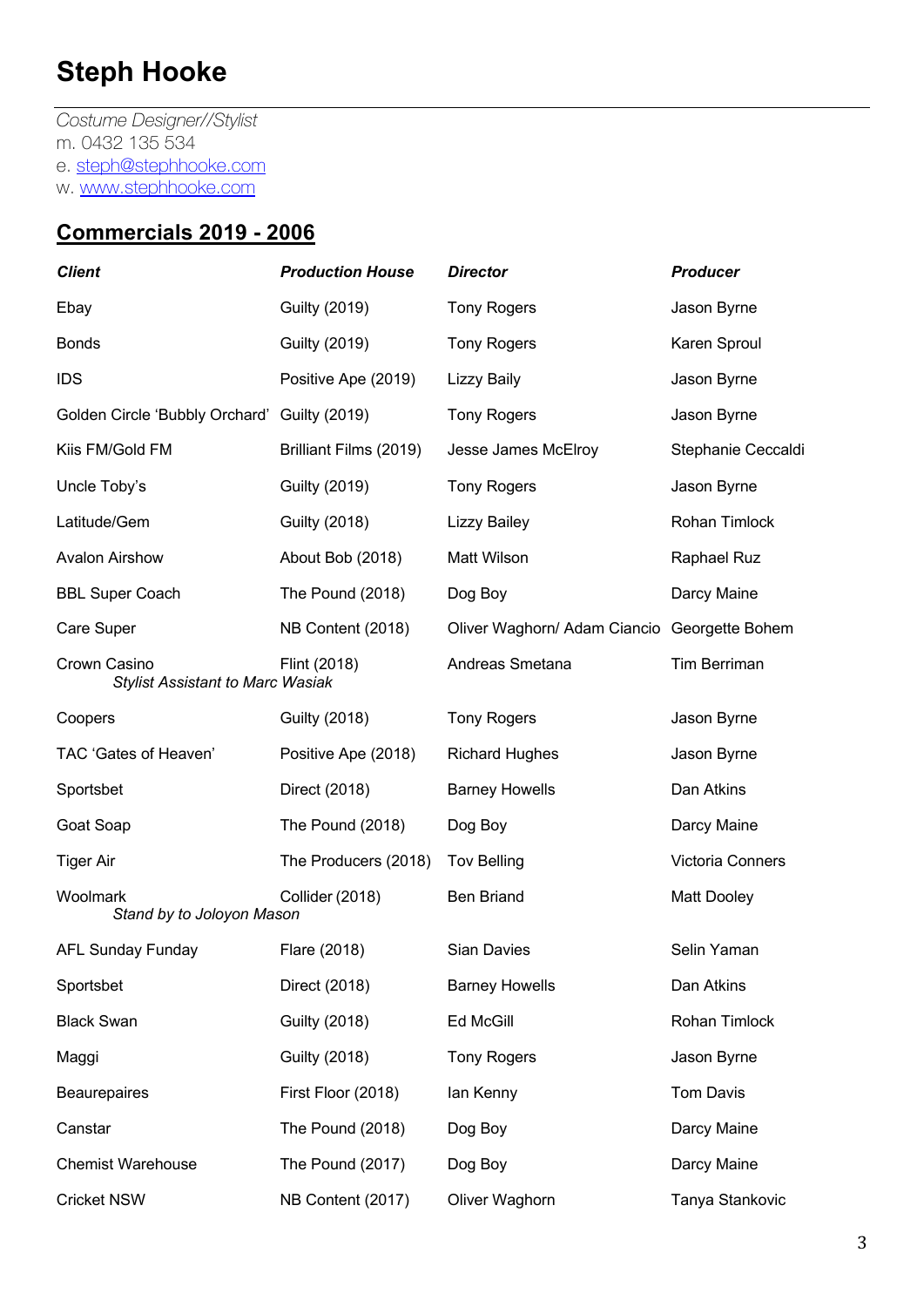*Costume Designer//Stylist* m. 0432 135 534 e. steph@stephhooke.com w. www.stephhooke.com

| <b>Client</b>                                               | <b>Production House</b>          | <b>Director</b>     | <b>Producer</b>          |
|-------------------------------------------------------------|----------------------------------|---------------------|--------------------------|
| Carsales                                                    | <b>Guilty (2017)</b>             | <b>Tony Rogers</b>  | Alex Sturman             |
| <b>TAC</b>                                                  | <b>Guilty (2017)</b>             | <b>Tony Rogers</b>  | Rohan Timlock            |
| Beyond<br><b>Stylist Assistant to Penny Dickinson</b>       | The Sweet Shop (2017) Nick Kelly |                     | <b>Alice Grant</b>       |
| Uni SA                                                      | NB Content (2017)                | Adam Ciancio        | Tanya Stankovic          |
| Sunrice                                                     | <b>Guilty (2017)</b>             | <b>Tony Rogers</b>  | Jason Byrne              |
| <b>VRC</b>                                                  | Different Drum (2017)            | <b>Clint Peloso</b> | Sam Amore                |
| L'Oreal                                                     | Mr Smith (2017)                  | Craig McClean       | Elise Trenorden          |
| Advance                                                     | Will O'Rourke (2017)             | The Glue Society    | <b>Pheobe Marks</b>      |
| <b>Host Plus</b><br><b>Stylist Assistant to Sophie Knox</b> | Goodoil (2017)                   | Matt Murphy         | <b>Kate Menzies</b>      |
| <b>Drumstick</b>                                            | Mr Smith (2017)                  | Craig McClean       | Elise Trenorden          |
| M&M's                                                       | Flare (2017)                     | Ed McGill           | <b>Tori Schaw</b>        |
| Tafe                                                        | Flare (2017)                     | Tooth & Claw        | Selin Yaman              |
| <b>Hot Wheels</b>                                           | <b>Guilty (2017)</b>             | <b>Tony Rogers</b>  | Jason Byrme              |
| <b>GMHBA</b>                                                | Mr Smith (2017)                  | <b>Curtis Hill</b>  | Elise Trenorden          |
| iSelect                                                     | Finch (2017)                     | Alyssa McClelland   | AnnaTarra Clarke-Sneddon |
| Mercury Cider                                               | <b>Guilty (2017)</b>             | <b>Tony Rogers</b>  | Jason Byrne              |
| Qantas                                                      | Positive Ape (2017)              | Josh Whiteman       | Jason Byrne              |
| Priceline                                                   | Mr Smith (2016)                  | Curtis Hill         | Elise Trenorden          |
| Spirit of Tasmania                                          | Prodigious (2016)                | Max Miller          | Georgia Mappin           |
| T' Gallant                                                  | <b>Guilty (2016)</b>             | Chris Tovo          | Jason Byrne              |
| Harris Scarfe                                               | The Producers (2016)             | Colin Skyba         | Tanya Spencer            |
| Dan Murphy                                                  | <b>Guilty (2016)</b>             | Chris Tovo (2016)   | Jason Byrne              |
| Toyota                                                      | The Pound (2016)                 | Dog Boy             | Selin Yaman              |
| 'Hey You' App                                               | Positive Ape (2016)              | Chris Tovo          | Darren McFarlane         |
| Carsales                                                    | <b>Guilty (2016)</b>             | Edwin McGill        | Jason Byrne              |
| <b>Bonds The Boys</b>                                       | <b>Guilty (2016)</b>             | <b>Tony Rogers</b>  | Jason Byrne              |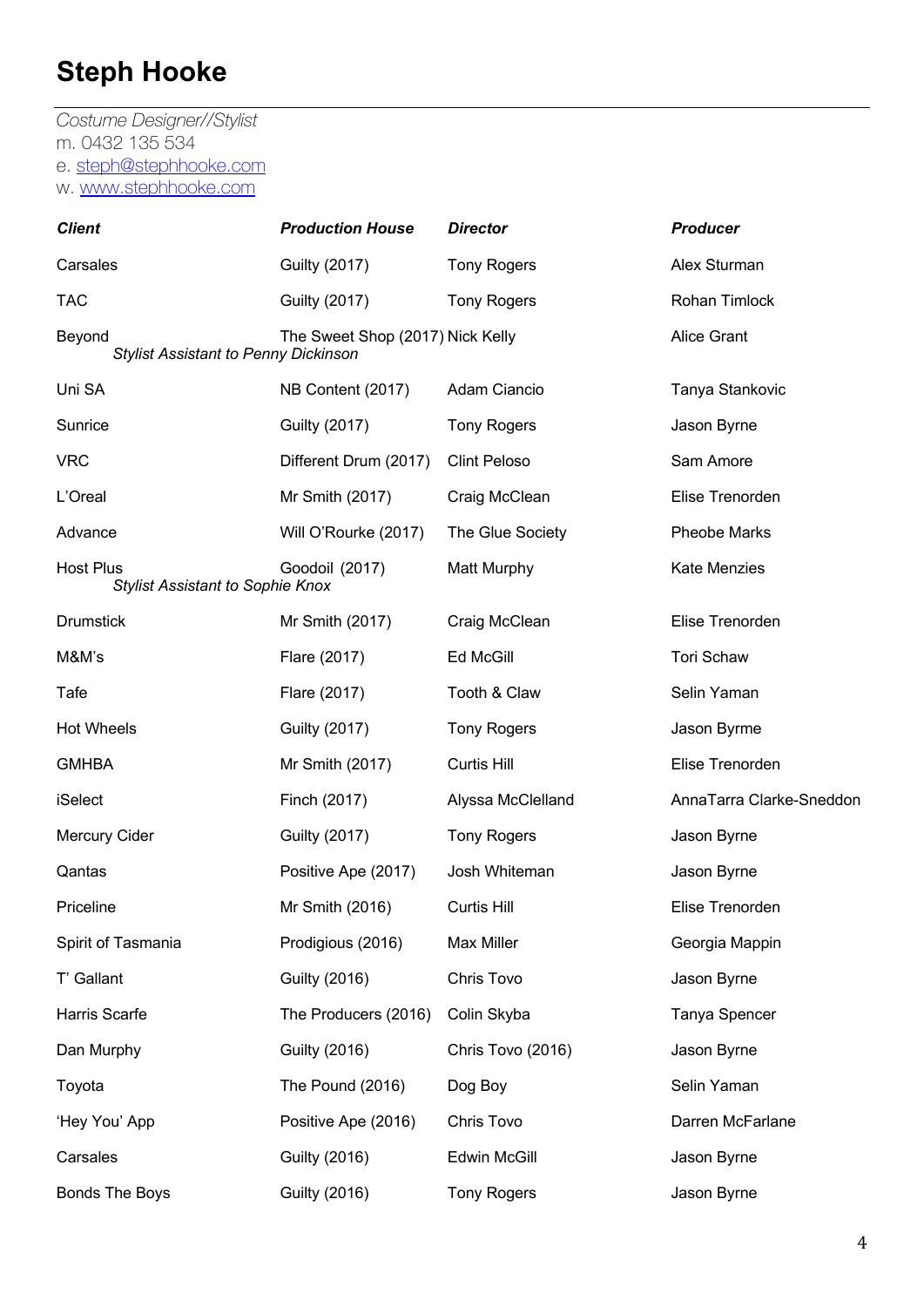*Costume Designer//Stylist* m. 0432 135 534 e. steph@stephhooke.com w. www.stephhooke.com

| <b>Client</b>      |                                             | <b>Production House</b> | <b>Director</b>     | <b>Producer</b>        |
|--------------------|---------------------------------------------|-------------------------|---------------------|------------------------|
| <b>Swiss</b>       |                                             | The Producers (2016)    | Lee Rogers          | Tanya Spencer          |
| Sports Bet         |                                             | Jungle (2016)           | Craig Melville      | David Curry            |
| <b>Swiss</b>       |                                             | Cognition (2016)        | <b>Tov Belling</b>  | Holli Massey           |
| <b>RACV</b> Era    |                                             | <b>Guilty (2015)</b>    | <b>Edwin McGill</b> | Jason Byrme            |
| I Select           |                                             | The Pound (2015)        | Dog Boy             | Selin Yaman            |
|                    | Dare Ice Coffee                             | The Pound (2015)        | Dog Boy             | Natalie Taylor         |
| Mazda              |                                             | Moth Projects (2015)    | Luke Shanahan       | <b>Alister Pratten</b> |
| <b>TAC</b>         | <b>Stylist Assistant to Sophie Knox</b>     | Will O'Rouke (2015)     | The Glue Society    | Elizabeth Rocka        |
| <b>White Pages</b> |                                             | Jungle (2015)           | Craig Melville      | David Curry            |
| <b>BMW</b>         | <b>Stylist Assistant to Penny Dickenson</b> | Hockant Films (2015)    | Knut Bergdorf       | <b>Kate Merrin</b>     |
| Chrysler           |                                             | The Directors Group     | Ben Hodson          | Craig Griffen          |
| Santos             |                                             | The Directors Group     | Stefan Duscio       | Craig Griffen          |
| Nintendo           |                                             | <b>Exit Films</b>       | Ben Hodson          | Allison Lockwood       |
| Metricon           |                                             | <b>Exit Films</b>       | Ben Hodson          | Susie Cole             |
| Amcal              |                                             | <b>DDB</b>              | Chris Sferrazza     | Julie Rutherford       |
| Nissan             |                                             | <b>Film Graphics</b>    | David Duneen        | Anna Fawcett           |
|                    | <b>Ballarat University</b>                  | <b>Exit Films</b>       | Ben Hodson          | Alison Lockwood        |
| Whirlpool          |                                             | 8 Commercials           | Josh Frizzel        | Edwina Speakman        |
| Cadbury            |                                             | Renegade                | Sean Byrne          | Joe Connor             |
| Nissan             |                                             | Exit                    | Ben Hodson          | Hamish McDonald        |
| Vic Health         |                                             | Renegade                | James Teh           | Joe Connor             |
| Hawthorn FC        |                                             | Renegade                | Sean Byrne          | Ken Connor             |
| Mars               |                                             | Renegade                | <b>Chris Begley</b> | Richard Hearman        |
|                    | Realestate.com                              | Renegade                | <b>Chris Begley</b> | Richard Hearman        |